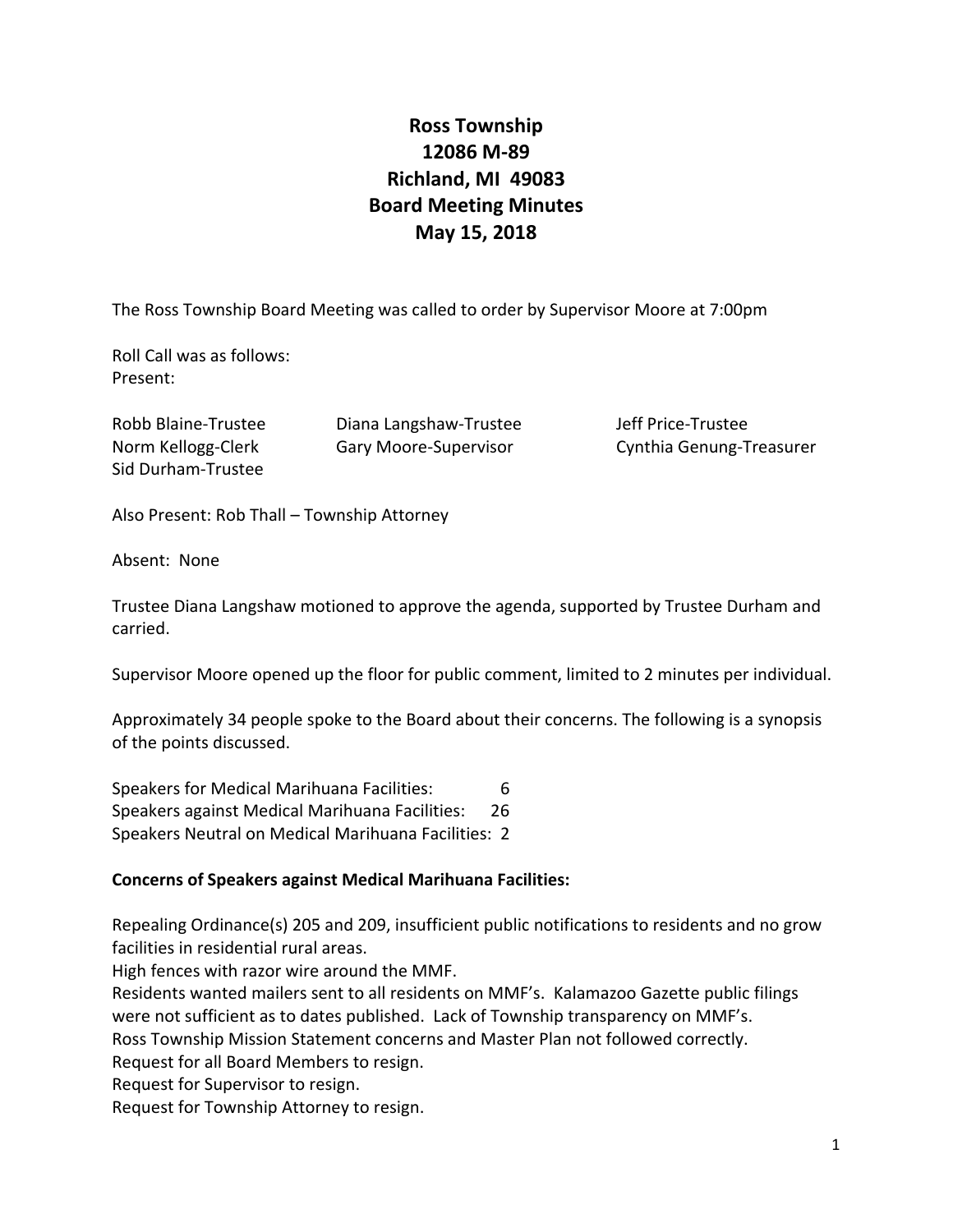Belongs in an Industrial Park. Concerns about the decline in property values. Concerns about MMF's odor control or lack thereof. Concerns about Public Safety and increase in criminal activity. Concerns about excess Lighting issues and the increase in power consumption. Also concerns about water consumption/ water runoff and wetland(s) impact. Are there any monetary benefits to MMF'S? Concerns about MMFLA‐Issues – look at solutions. Discussions about Board Member recall efforts. Repeal Ordinances due to Board ignorance. Request to get everyone's input / public discussion on MMF's. Let's step back and discuss the MMF issues. 79 Homes surveyed in the Stoney Creek Development – a 67% response rate, 70% not in favor of MMF's

## **Points taken for Speakers in favor of Medical Marihuana Facilities**

Medical Marihuana benefits individuals / prevents seizures and relieves pain. There is lots of untrue information about MMF's being publicized. Medical Marihuana provides medical help and alternatives to traditional medicine

There being no further Public comments Supervisor Moore closed the Public comment portion of the meeting at 8:07pm. Supervisor Moore declared a 5 minute recess and the meeting continued at approximately 8:15pm.

Motion to Approve the April Minutes/Treasurers Report and Paid/Payables report by Trustee Durham, supported by Trustee Langshaw and carried.

# **Reports:**

**Kalamazoo County Sheriff's Department**. Officer Christensen stated that the Township had 247 calls for service last month. A complete report was issued to each Board Member. He also stated that there were 2 fraud cases which included a boat slip rental and contractor fraud cases. Their Marine Patrol has geared up for the season and has already had some patrols on Gull Lake. Officer Christensen also spoke of bicycle week and be aware of road cyclists and pedestrians on our Township roads. Trustee Price asked if there is a certain distance a motorist must maintain while passing a cyclist. Officer Christensen said some cities/municipalities have passed a law but no law exists State wide. The State is working on a law to address this issue.

**Ross/Augusta Fire Department.** Chief Doug Bogema stated that they have had 96 runs ytd vs. 110 runs ytd this time last year. Some detail discussed was 9 fires, 13 vehicle accidents, 15 calls in the Village of Augusta. Chief Bogema thanked the residents of Ross Township for supporting the new Fire Station.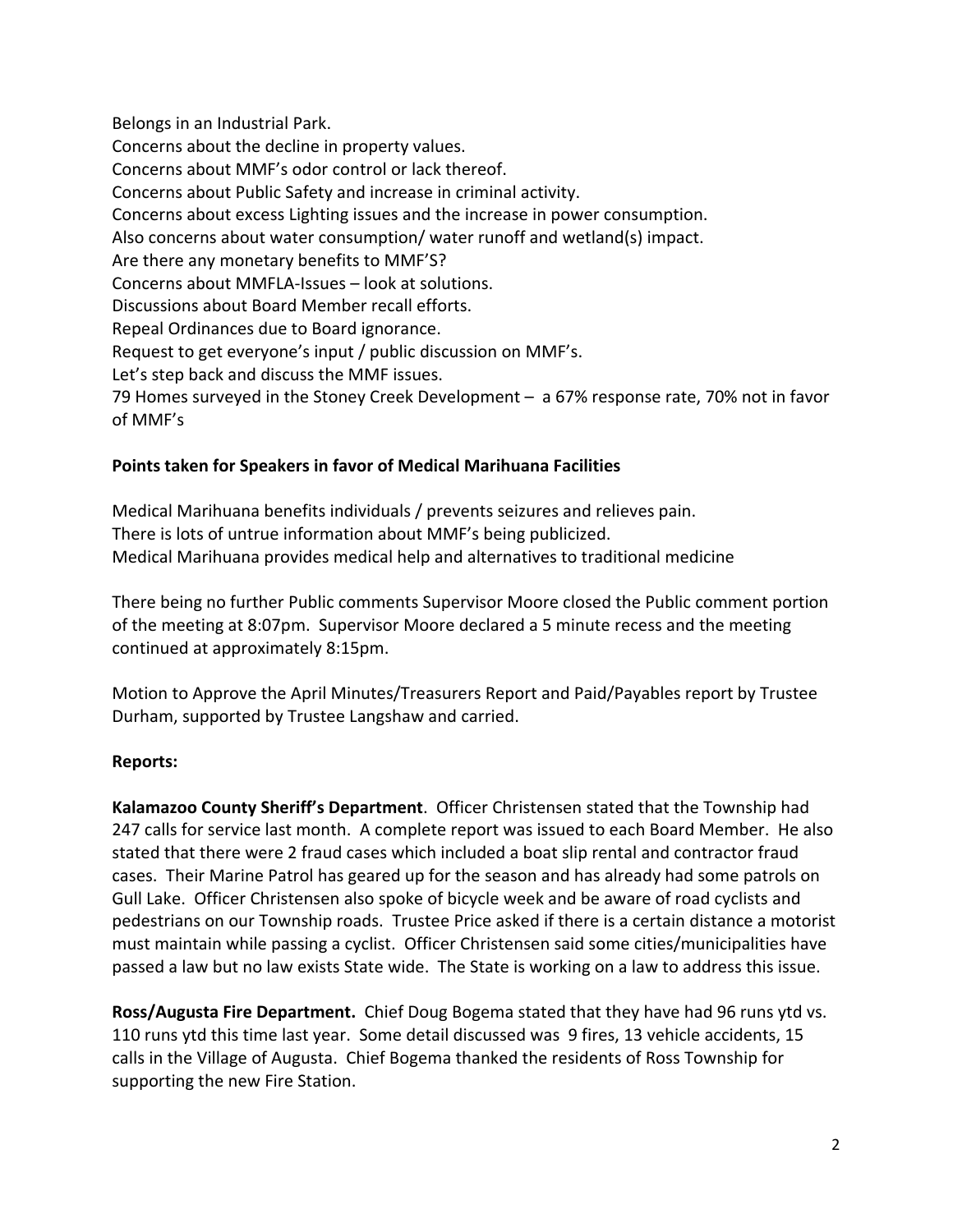#### **Old Business:**

Ross Township Park rentals. The Parks committee discussed renting out the Park to private individuals for parties/ wedding receptions, etc. The Parks committee recommended that the Board not approve Private rentals for Ross Township Park. A motion to deny the private rental(s) of Ross Township Park was submitted by Trustee Durham, supported by Trustee Price and carried unanimously. Also the Parks Committee recommended the addition of Alex Harris to the Parks Committee. A motion by Trustee Durham to accept Mr. Harris as a new member of the Parks Committee, supported by Trustee Blain and carried unanimously. Also a discussion ensued about the re‐roofing of the Park Pavilion building. This is needed badly as the roof is in poor condition. A motion by Trustee Durham, supported by Trustee Blain to re‐roof the pavilion building not to exceed \$5,000 was presented to the Board. All Board members agreed and it carried unanimously.

#### **New Business:**

An Application for Fireworks was submitted by William Fayling at 12127 East G Ave. Augusta, MI. The date of the fireworks will be June 9, 2018. During a brief discussion entailed by the Board Trustee Durham spoke of supporting this request. A motion to accept this Application for Fireworks was submitted by Trustee Durham, supported by Treasurer Genung and carried unanimously.

Approve Policy Application from Exemption and Property Taxes: This form was submitted by our Assessor Angela Story for Board Approval. A motion to approve was submitted by Treasurer Genung, supported by Trustee Blain and carried unanimously.

Law Enforcement Committee: The Law Enforcement Committee has recommended the addition of Karen Levine to the committee. Requesting Board approval. A motion by Trustee Durham to approve Karen Levine to the Parks Committee, supported by Trustee Langshaw and carried unanimously. Gene McKay has been named Chairman of this committee. The committee is evaluating many issues and should have a recommendation to the Board within the next few months. The next meeting is scheduled for June 7, 2018.

Treasurer Genung requested that the Township Credit Card be amended as follows: The old Clerks names should be removed and, add Norm Kellogg/Clerk and Cynthia Genung/Treasurer to the Township Credit card. A motion for Board approval was submitted by Trustee Blain and supported by Trustee Durham. It carried unanimously.

### **Members Time:**

Trustee Durham stated that he has lived at his present address for the past 13 years and has no interest in any Medical Marihuana facilities. Mr. Durham also requested to have Attorney Thall and Township Consultant Rebecca Harvey answer questions as to our Medical Marihuana position, via website and or our newsletter. A motion to task this request to Mr. Thall and Ms. Harvey was submitted by Trustee Blain, supported by Trustee Price and carried unanimously.